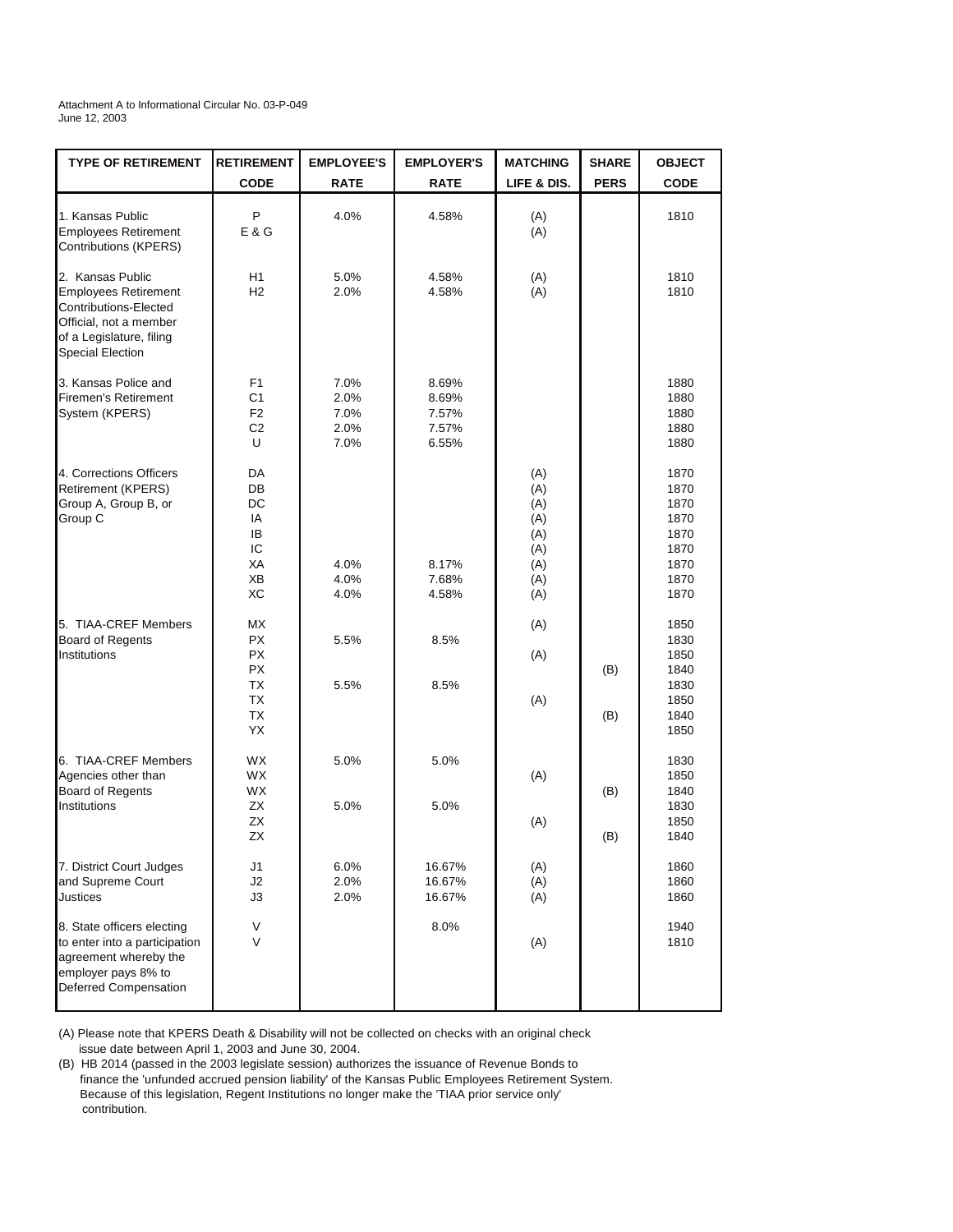Attachment B to Informational Circular No. 03-P-049 June 12, 2003

| <b>EMPLOYER PROVIDED BENEFIT</b>                                | <b>EMPLOYER'S RATE</b>                             | <b>OBJECT CODE</b> |
|-----------------------------------------------------------------|----------------------------------------------------|--------------------|
| Unemployment Compensation                                       | 0.22%                                              | 1980               |
| State Leave Payment Reserve<br><b>Flexible Spending Account</b> | 0.40%<br>5.74%                                     | 1760               |
| <b>Parking Compensation Reduction</b>                           | (of employee deduction<br>amount)<br>1990<br>7.65% |                    |
|                                                                 | (of employee deduction<br>amount)                  | .780               |

| <b>GROUP HEALTH INSURANCE</b>             | <b>EMPLOYER</b> | <b>EMPLOYER</b> | <b>EMPLOYER</b> | <b>TOTAL</b> | <b>OBJECT CODEI</b> |
|-------------------------------------------|-----------------|-----------------|-----------------|--------------|---------------------|
| <b>SEMI-MONTHLY RATES</b>                 | <b>MEDICAL</b>  | <b>DRUG</b>     | <b>DENTAL</b>   |              |                     |
| <b>Full-Time Single Employee</b>          | \$124.12        | \$31.03         | \$9.90          | \$165.05     | 1950                |
| Part-Time Single Employee                 | \$99.33         | \$24.83         | \$7.31          | \$131.47     | 1950                |
| Full-Time Employee, Dependent<br>Coverage | \$57.73         | \$14.43         | \$4.22          | \$76.38      | 1750                |
| Part-Time Employee, Dependent<br>Coverage | \$45.37         | \$11.34         | \$3.69          | \$60.40      | 1750                |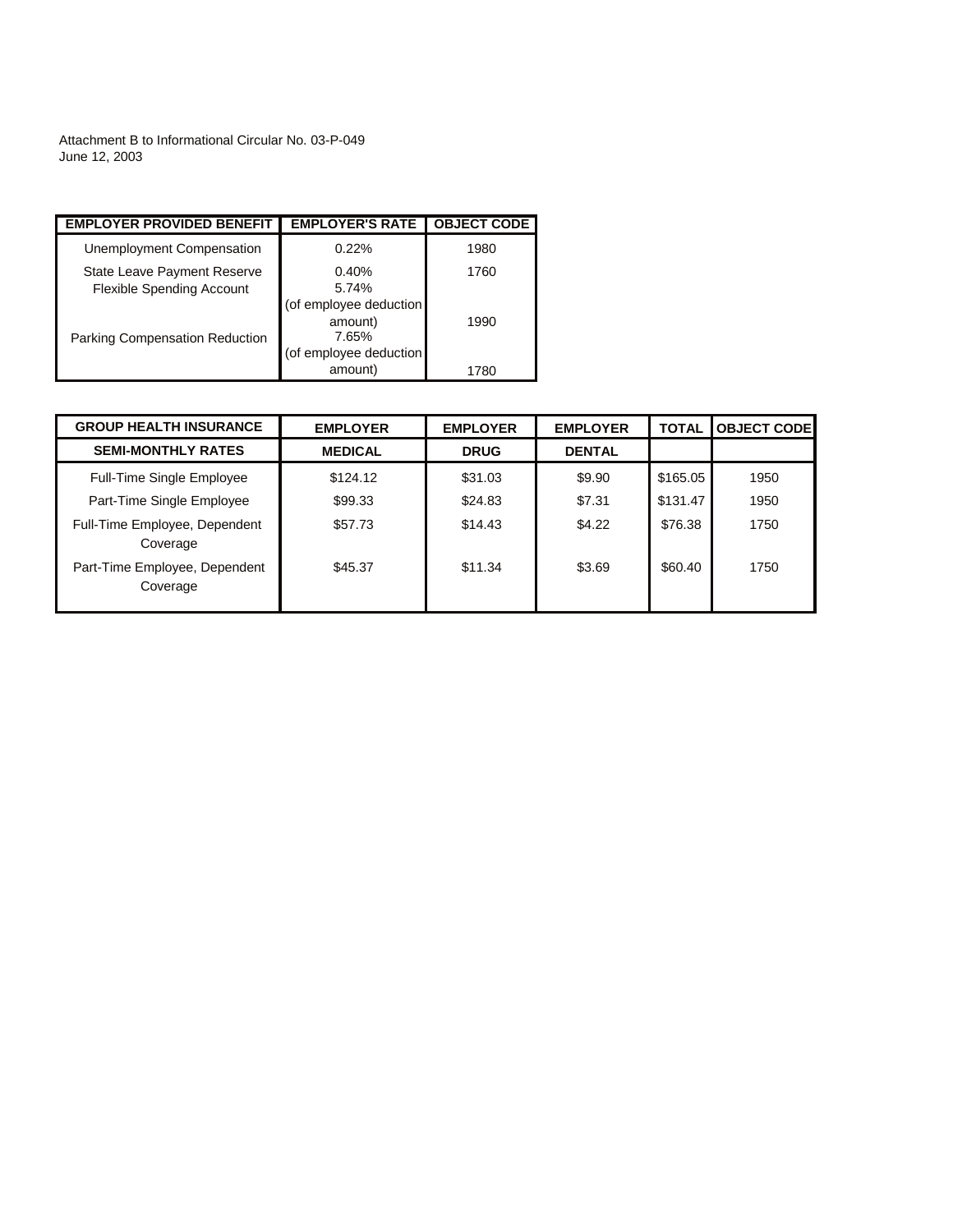Attachment C to Infomational Circular 03-P-049 June 12, 2003

| <b>Agency</b>    |                                             | FY 2004 | Object |
|------------------|---------------------------------------------|---------|--------|
| <b>Number</b>    | <b>Agency</b>                               | Rate    | Code   |
| $\overline{016}$ | Abstractors' Bd of Examiners                | 1.583%  | 1970   |
| 028              | Accountancy, Bd of                          | 0.916%  | 1970   |
| 034              | <b>Adjutant General</b>                     | 1.124%  | 1970   |
| 039              | Aging, Dept on                              | 0.916%  | 1970   |
| 046              | Agriculture, Dept of                        | 0.916%  | 1970   |
| 055              | Animal Health Dept                          | 0.916%  | 1970   |
| 058              | Human Rights Commission                     | 0.916%  | 1970   |
| 082              | <b>Attorney General</b>                     | 0.916%  | 1970   |
| 083              | Kansas Bureau of Investigation              | 0.916%  | 1970   |
| 094              | <b>Banking Dept</b>                         | 0.916%  | 1970   |
| 100              | Board of Barbering                          | 0.916%  | 1970   |
| 102              | <b>Behavioral Sciences Reg Bd</b>           | 0.916%  | 1970   |
| 105              | Board of Healing Arts                       | 1.352%  | 1970   |
| 122              | <b>Citizens Utility Rate Board</b>          | 0.916%  | 1970   |
| 143              | <b>Corporation Commission</b>               | 0.916%  | 1970   |
| 149              | <b>Board of Cosmetology</b>                 | 1.583%  | 1970   |
| 159              | Credit Unions, Dept of                      | 0.916%  | 1970   |
| 167              | <b>Dental Board</b>                         | 0.916%  | 1970   |
| 172              | Division of Printing                        | 0.916%  | 1970   |
| 173              | Department of Administration                | 0.916%  | 1970   |
| 175              | Kansas Housing Authority - Division of KDFA | 0.916%  | 1970   |
| 176              | Kansas Developmental Finance Authority      | 0.916%  | 1970   |
| 177              | <b>Ellsworth Correction Facility</b>        | 1.124%  | 1970   |
| 195              | El Dorado Correctional Facility             | 1.124%  | 1970   |
| 204              | Board of Mortuary Arts                      | 0.916%  | 1970   |
| 206              | Emergency Med Serv, Bd of                   | 0.916%  | 1970   |
| 234              | <b>Fire Marshal</b>                         | 1.352%  | 1970   |
| 246              | Fort Hays State University                  | 0.916%  | 1970   |
| 247              | Governmental Cond and Stands                | 0.916%  | 1970   |
| 252              | Office of the Governor                      | 0.916%  | 1970   |
| 264              | Health & Environment, Dept of               | 0.916%  | 1970   |
| 266              | Hearing Aid Disp, Bd of                     | 0.916%  | 1970   |
| 270              | <b>Health Care Stabilizaion Bd</b>          | 0.916%  | 1970   |
| 276              | Transportation, Dept of                     | 1.813%  | 1970   |
| 280              | Highway Patrol                              | 1.124%  | 1970   |
| 288              | <b>Historical Society</b>                   | 0.916%  | 1970   |
| 296              | Human Resources, Dept of                    | 0.916%  | 1970   |
| 300              | Department of Commerce                      | 0.916%  | 1970   |
| 313              | <b>Hutchinson Correctional Facility</b>     | 1.352%  | 1970   |
| 319              | Topeka Juvenile Corr Fac                    | 1.352%  | 1970   |
| 325              | <b>Beloit Juvenile Corr Fac</b>             | 1.352%  | 1970   |
| 328              | Indigents' Defense Services                 | 0.916%  | 1970   |
| 331              | <b>Insurance Dept</b>                       | 0.916%  | 1970   |
| 349              | <b>Judicial Council</b>                     | 0.916%  | 1970   |
| 350              | Juvenile Justice Authority                  | 0.916%  | 1970   |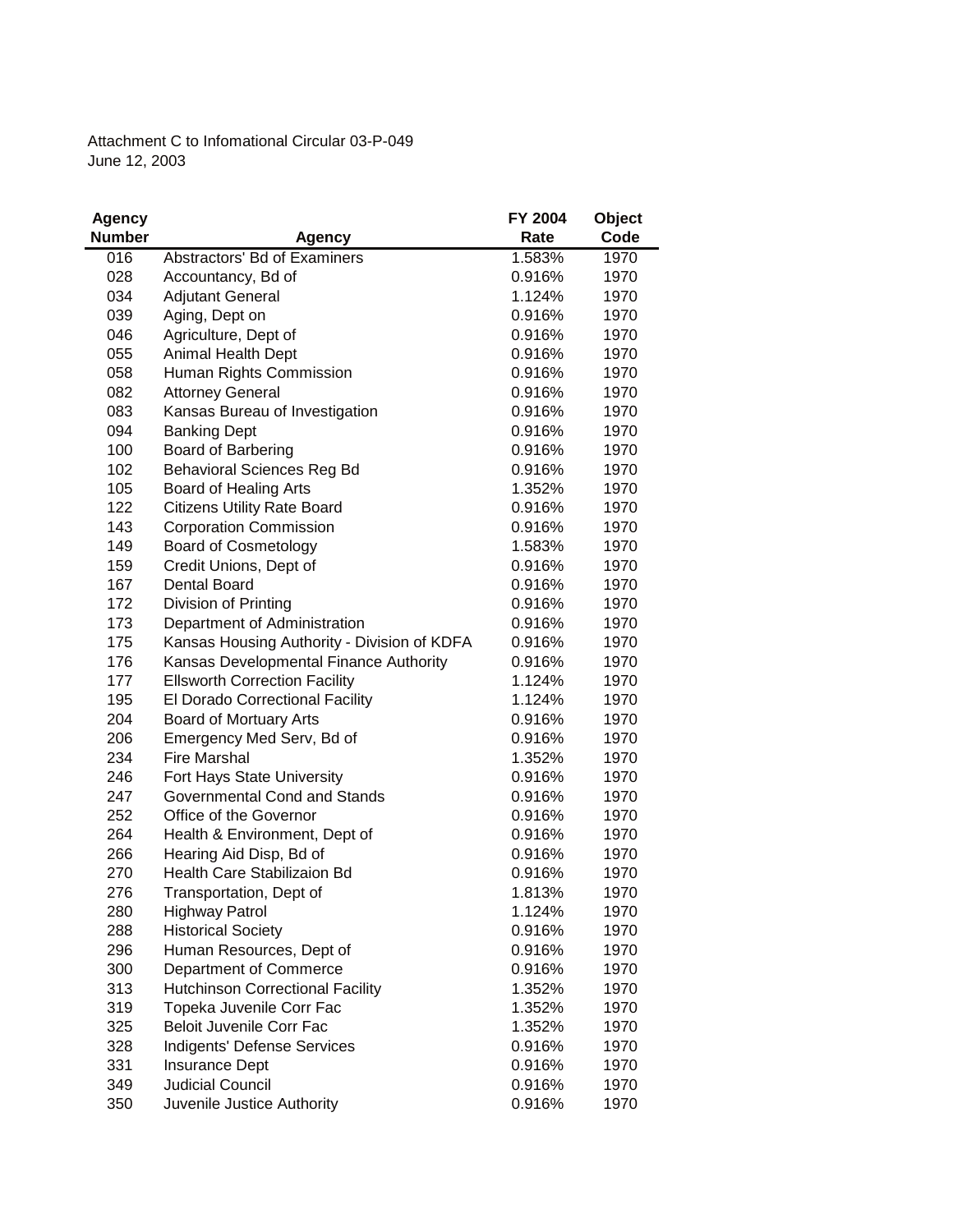| 355 | Atchison Juvenile Corr Fac                    | 1.124% | 1970 |
|-----|-----------------------------------------------|--------|------|
| 359 | Kansas Arts Commission                        | 0.916% | 1970 |
| 363 | Neurological Institute, Kansas                | 1.583% | 1970 |
| 365 | Retirement System, KS Public Emp              | 0.916% | 1970 |
| 367 | <b>Kansas State University</b>                | 0.916% | 1970 |
| 368 | Kansas State University - Salina              | 0.916% | 1970 |
| 371 | <b>Technical Enterprise Corp, KS</b>          | 0.916% | 1970 |
| 373 | Kansas State Fair                             | 1.352% | 1970 |
| 379 | <b>Emporia State University</b>               | 0.916% | 1970 |
| 385 | <b>Pittsburg State University</b>             | 0.916% | 1970 |
| 400 | <b>Lansing Correctional Facility</b>          | 1.583% | 1970 |
| 408 | <b>Larned Correctional Facility</b>           | 1.124% | 1970 |
| 410 | <b>Larned State Hospital</b>                  | 1.813% | 1970 |
| 412 | Larned Juvenile Correctional Facility         | 1.352% | 1970 |
| 422 | Legislative Coord Council                     | 0.916% | 1970 |
| 425 | Legislative Research Dept                     | 0.916% | 1970 |
| 428 | Legislature                                   | 0.916% | 1970 |
| 434 | <b>State Library</b>                          | 0.916% | 1970 |
| 446 | <b>Lieutenant Governor</b>                    | 0.916% | 1970 |
| 450 | Kansas Lottery                                | 1.124% | 1970 |
| 482 | Board of Nursing                              | 0.916% | 1970 |
| 488 | Optometry Exam, Bd of                         | 0.916% | 1970 |
| 494 | Osawatomie State Hospital                     | 1.583% | 1970 |
| 507 | Parsons State Hospital                        | 1.352% | 1970 |
| 521 | Corrections, Dept of                          | 0.916% | 1970 |
| 522 | Dept of Corrections - Correctional Industries | 0.916% | 1970 |
| 523 | Parole Board, Kansas                          | 0.916% | 1970 |
| 531 | Board of Pharmacy                             | 0.916% | 1970 |
| 540 | Legislative Post Audit                        | 0.916% | 1970 |
| 543 | Real Estate Appraisal Board                   | 0.916% | 1970 |
| 549 | <b>Real Estate Commission</b>                 | 0.916% | 1970 |
| 553 | Racing and Gaming Commission                  | 0.916% | 1970 |
| 555 | Rainbow Mental Health Facility                | 1.352% | 1970 |
| 561 | Regents, Kansas Board of                      | 0.916% | 1970 |
| 562 | Tax Appeals, Board of                         | 0.916% | 1970 |
| 565 | Revenue, Dept of                              | 0.916% | 1970 |
| 579 | <b>Revisor of Statutes</b>                    | 0.916% | 1970 |
| 581 | <b>Norton Correctional Facility</b>           | 1.124% | 1970 |
| 604 | Blind, Kansas School                          | 1.352% | 1970 |
| 610 | Deaf, Kansas School                           | 1.124% | 1970 |
| 622 | Secretary of State                            | 0.916% | 1970 |
| 625 | <b>Securities Commissioner</b>                | 0.916% | 1970 |
| 626 | Sentencing Commission                         | 0.916% | 1970 |
| 629 | Social and Rehabilitation Services            | 0.735% | 1970 |
| 634 | <b>Conservation Commission</b>                | 0.916% | 1970 |
| 652 | Education, Dept of                            | 0.916% | 1970 |
| 660 | <b>Topeka Correctional Facility</b>           | 1.352% | 1970 |
| 663 | Technical Profession, Board of                | 0.916% | 1970 |
| 670 | Treasurer, Office of                          | 0.916% | 1970 |
| 671 | Pooled Money Investment Board                 | 0.916% | 1970 |
| 677 | <b>Judicial Branch</b>                        | 0.735% | 1970 |
| 682 | University of Kansas                          | 0.735% | 1970 |
|     |                                               |        |      |